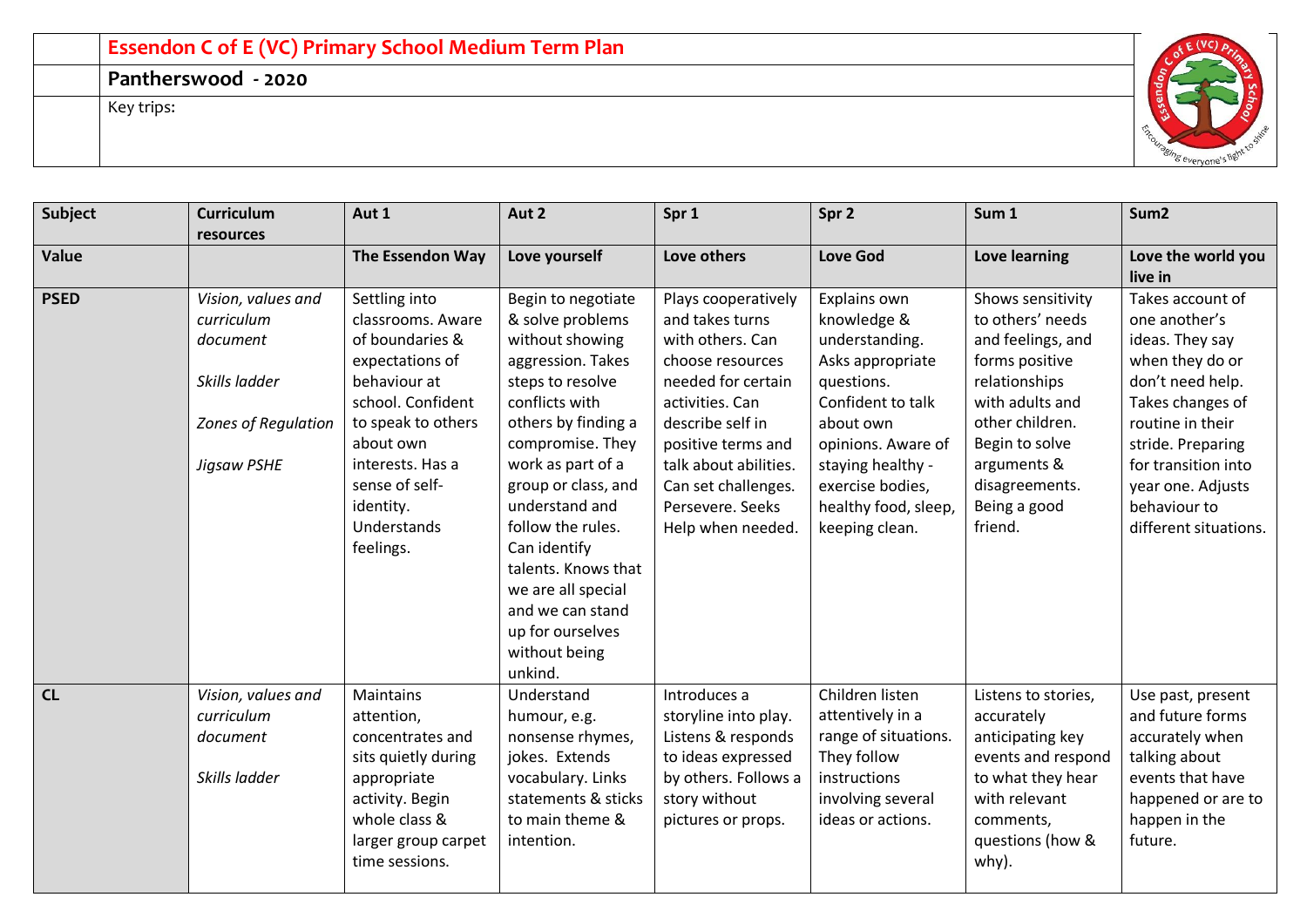| CL<br><b>Speaking</b><br>PD<br><b>Moving &amp;</b><br><b>Handling</b>         | Skills ladder<br>GetSet4PE<br>Cosmic Yoga<br>Jumpstart Jonny                                                                              | Respond to<br>instructions<br>involving a two-<br>part sequence.<br>Experiment with<br>different ways of<br>moving. Yoga, to<br>develop core<br>strength & overall<br>balance. Develop<br>wrist, hand & finger<br>strength. Develop<br>pincer pen grip.<br>Handwriting<br>patterns.                                                    | Use talk to<br>organise, sequence<br>and clarify thinking,<br>ideas, feelings and<br>events.<br>Travelling on, over,<br>around & under<br>balancing<br>equipment. Yoga,<br>core strength &<br>balance activities.<br>Develop wrist,<br>hand & finger<br>strength. Develop<br>pincer pen grip.<br>Handwriting<br>patterns. | They answer 'how'<br>and 'why'<br>questions about<br>their experiences.<br>Developing ball<br>skills; rolling,<br>throwing. Catching<br>bean bags into<br>hoops & buckets.<br>Yoga, Activate -<br>core strength &<br>balance. Develop<br>pincer pen grip.<br>Handwriting<br>patterns. Scissor<br>skills; cut along<br>vertical, circular | Children express<br>themselves<br>effectively, showing<br>an awareness of<br>listeners' needs.<br>Developing ball<br>skills; kicking,<br>controlling football<br>& passing. Yoga,<br>Activate - core<br>strength & balance.<br>Develop pincer pen<br>grip.<br>Handwriting<br>patterns. Scissor<br>skills; cut along<br>vertical, circular<br>lines. | They give their<br>attention to what<br>others say and<br>respond<br>appropriately,<br>while engaged in<br>another activity.<br>Bat & ball skills.<br><b>Balancing beanbags</b><br>on bats, hitting<br>balls & bean bags<br>with bats. Yoga,<br>Activate - core<br>strength & balance.<br>Handwriting<br>patterns. Odd one<br>out type activities.<br>Form letters.<br>Manage size and<br>shape of letters. | Children develop<br>own narratives &<br>give explanations<br>by connecting ideas<br>& events.<br>Bat & ball skills.<br><b>Balancing beanbags</b><br>on bats, hitting<br>balls & bean bags<br>with bats. Yoga,<br>Activate - core<br>strength & balance.<br>Handwriting<br>patterns. Odd one<br>out type activities.<br>Form letters.<br>Manage size and<br>shape of letters |
|-------------------------------------------------------------------------------|-------------------------------------------------------------------------------------------------------------------------------------------|----------------------------------------------------------------------------------------------------------------------------------------------------------------------------------------------------------------------------------------------------------------------------------------------------------------------------------------|---------------------------------------------------------------------------------------------------------------------------------------------------------------------------------------------------------------------------------------------------------------------------------------------------------------------------|------------------------------------------------------------------------------------------------------------------------------------------------------------------------------------------------------------------------------------------------------------------------------------------------------------------------------------------|-----------------------------------------------------------------------------------------------------------------------------------------------------------------------------------------------------------------------------------------------------------------------------------------------------------------------------------------------------|-------------------------------------------------------------------------------------------------------------------------------------------------------------------------------------------------------------------------------------------------------------------------------------------------------------------------------------------------------------------------------------------------------------|-----------------------------------------------------------------------------------------------------------------------------------------------------------------------------------------------------------------------------------------------------------------------------------------------------------------------------------------------------------------------------|
| PD<br>Self Help &<br>Independence<br><b>Skills</b><br>Literacy<br>Development | Skills Ladder<br>Skills Ladder<br>Jolly Phonics<br><b>CLPE Teaching</b><br>Phonics in a rich<br>reading curriculum<br><b>Phonics Play</b> | Manage self-help<br>skills & basic<br>hygiene during<br>independent snack.<br>Introduce whole<br>class phonics.<br>Phase $1$ – focus on<br>alliteration, onset &<br>rhyme, musical,<br>environmental and<br>body sounds, beats,<br>temp, call and<br>response. Continue<br>a rhyming string.<br>Hear & say initial<br>sounds in words. | Dress & undress<br>independently for<br>PE session in hall.<br>Phase 2 phonics<br>linking sounds to<br>letters. Represent<br>sounds correctly.<br>Write own name to<br>label pictures. Hear<br>& say initial sounds<br>in words. Model<br>sounding out and<br>blending CVC<br>words.                                      | lines.<br>Develop and show<br>understanding of<br>good practices<br>regarding exercise,<br>eating & good<br>hygiene.<br>Phase 3 phonics<br>(12 weeks). Know<br>that information<br>can be retrieved<br>from books and<br>computers. Begin<br>to read words and<br>simple sentences.                                                      | Develop and show<br>understanding of<br>good practices<br>regarding exercise,<br>eating & good<br>hygiene.<br>Phase 3 phonics (12<br>weeks)<br>Attempt to write<br>short sentences in<br>meaningful<br>contexts. Use<br>phonic knowledge<br>to decode. Write<br>words which match<br>spoken sounds.                                                 | Develop and show<br>understanding of<br>good practices<br>regarding exercise,<br>eating & good<br>hygiene.<br>Review Phase 3<br>phonics (gaps).<br>Attempt to write<br>short sentences in<br>meaningful<br>contexts. Use<br>phonic knowledge<br>to decode. Write<br>words which match<br>spoken sounds.                                                                                                     | Develop and show<br>understanding of<br>good practices<br>regarding exercise,<br>eating & good<br>hygiene.<br>Phase 4 phonics (4-<br>6 weeks) blends.<br>Read common and<br>irregular words.<br>Demonstrate<br>understanding<br>when talking about<br>what they have<br>read.                                                                                               |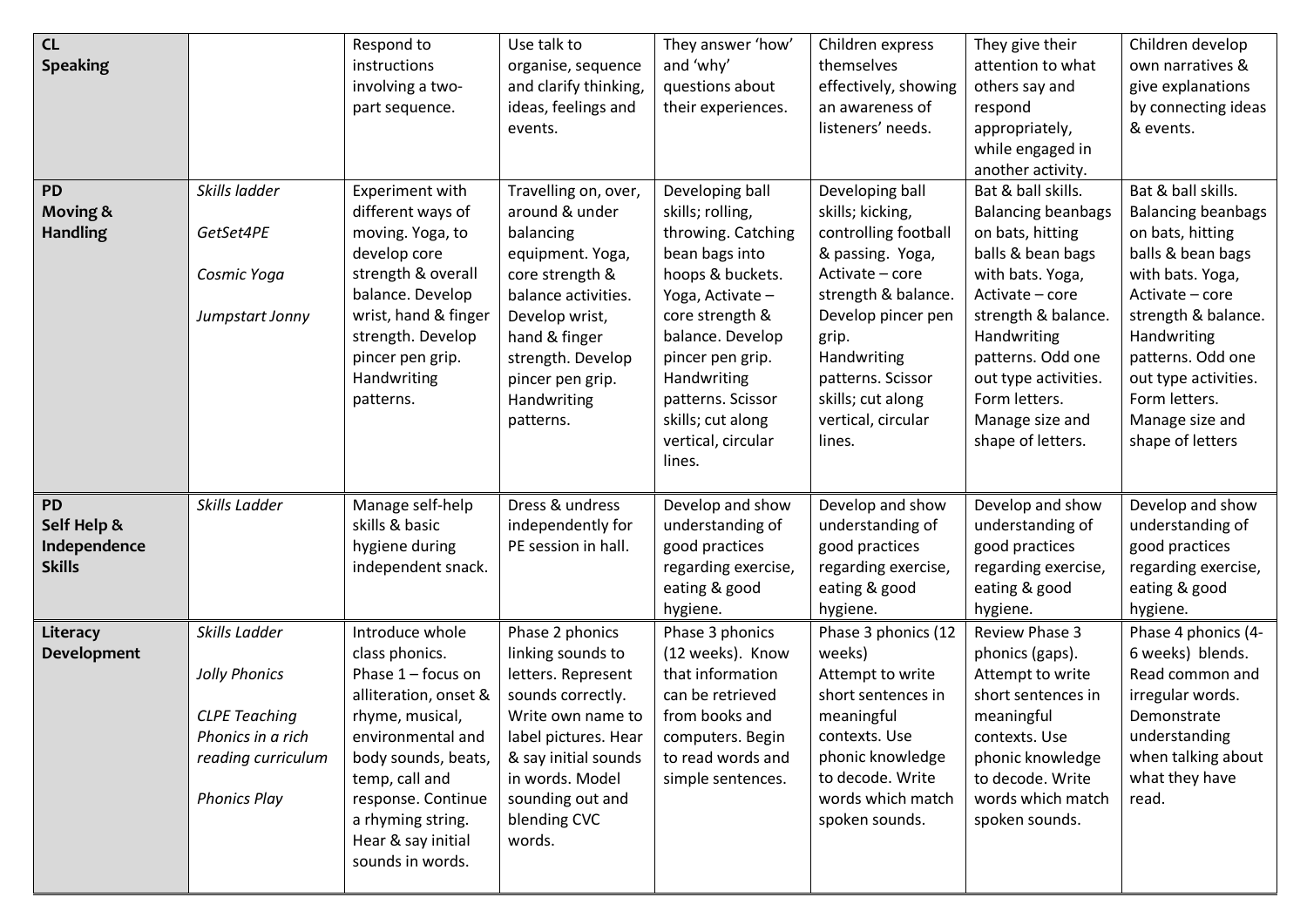|              |                         | Give meaning to                          | Enjoy an increasing         | Write name, labels           | Write name, labels           | Write simple        | Write simple                 |
|--------------|-------------------------|------------------------------------------|-----------------------------|------------------------------|------------------------------|---------------------|------------------------------|
|              |                         | marks as they                            | range of books. Use         | & captions.                  | & captions.                  | sentences.          | sentences which              |
|              |                         | draw, write and                          | vocabulary from             |                              |                              |                     | can be read by               |
|              |                         | paint.                                   | books.                      |                              |                              |                     | themselves and               |
|              |                         |                                          |                             |                              |                              |                     | others                       |
| <b>Maths</b> | Skills Ladder           | Reciting numbers                         | Sequencing time,            | 1 more/1 less up to          | Place Value to 10.           | Place Value to 20.  | Place Value to 20.           |
| Development  |                         | to 10.                                   | days of the week.           | 10.                          |                              |                     |                              |
|              |                         |                                          |                             |                              | Doubling and                 | Counting in 2s, 5s, | Numerical patterns           |
|              |                         |                                          | Counting, addition          | Capacity.                    | Halving up to 10.            | and 10s.            | using number lines,          |
|              |                         | Counting to 5 and                        | and subtraction up          |                              |                              |                     | Numicon, cubes,              |
|              |                         | beyond.                                  | to 10.                      | Part/Part Whole -            | Part/Part Whole              | Part/Part Whole     | number fans.                 |
|              |                         |                                          |                             | number bonds to 5.           | number bond to 5             | number bond to 5    |                              |
|              |                         | Ordering, grouping,                      | Exploring number            |                              | and beyond.                  | and beyond.         | Measurement,                 |
|              |                         | comparing, and                           | lines and number            | Estimation.                  |                              |                     | comparing objects            |
|              |                         | sorting objects to 5.                    | fans.                       |                              | <b>Exploring Numicon.</b>    | Odd/Even.           | by weight, size,             |
|              |                         |                                          |                             | Positional language          |                              |                     | length.                      |
|              |                         | 2D shapes.                               | Repeating patterns.         | and prepositions.            |                              |                     |                              |
|              |                         | Recognising                              | 3D Shapes.                  |                              |                              |                     |                              |
|              |                         | Numerals.                                |                             |                              |                              |                     |                              |
|              |                         |                                          |                             |                              |                              |                     |                              |
|              |                         |                                          |                             |                              |                              |                     |                              |
|              |                         |                                          |                             |                              |                              | Talk about          |                              |
| <b>UW</b>    | Skills Ladder           | Talk about past and<br>present events in | Talk about past and         | Talk about<br>similarities & | Talk about<br>similarities & | similarities &      | Talk about<br>similarities & |
|              |                         | own lives.                               | present events in           | differences                  | differences                  | differences         | differences                  |
|              | <b>Outdoor Learning</b> |                                          | lives of family<br>members. | between self &               | between own                  | between             | between different            |
|              | <b>Beebots</b>          | Talk about features                      |                             | others.                      | family & others.             | communities.        | traditions.                  |
|              |                         | of their own                             | Similarities &              |                              |                              |                     |                              |
|              |                         | immediate                                | differences in              | Make observations            | Similarities &               | Select & use        | Similarities &               |
|              |                         | environment.                             | relation to both            | of animals. Know             | differences in               | technology for a    | differences in               |
|              |                         |                                          | man-made and                | how to operate               | relation to living           | range of purposes.  | relation to places.          |
|              |                         | Children recognise                       | natural materials.          | simple equipment             | things.                      |                     |                              |
|              |                         | that a range of                          |                             | (ICT).                       |                              | Look at living      | Select & use                 |
|              |                         | technology is used                       | Complete simple             |                              |                              | animals and plants  | technology for a             |
|              |                         | in places such as                        | program. Use ICT            | Complete simple              | Complete simple              |                     | range of purposes.           |
|              |                         | homes and schools.                       | to support                  | program.                     | program.                     |                     |                              |
|              |                         |                                          | learning.                   |                              |                              |                     | Complete simple              |
|              |                         | Talk about the                           |                             | Talk about how my            | Talk about how I             |                     | program.                     |
|              |                         | world in which we                        | Look at changes in          | body changes.                | can stay healthy.            |                     |                              |
|              |                         | live. Discuss their                      | the environment.            |                              |                              |                     | Consider materials           |
|              |                         | hopes and wishes.                        |                             |                              |                              |                     | around us.                   |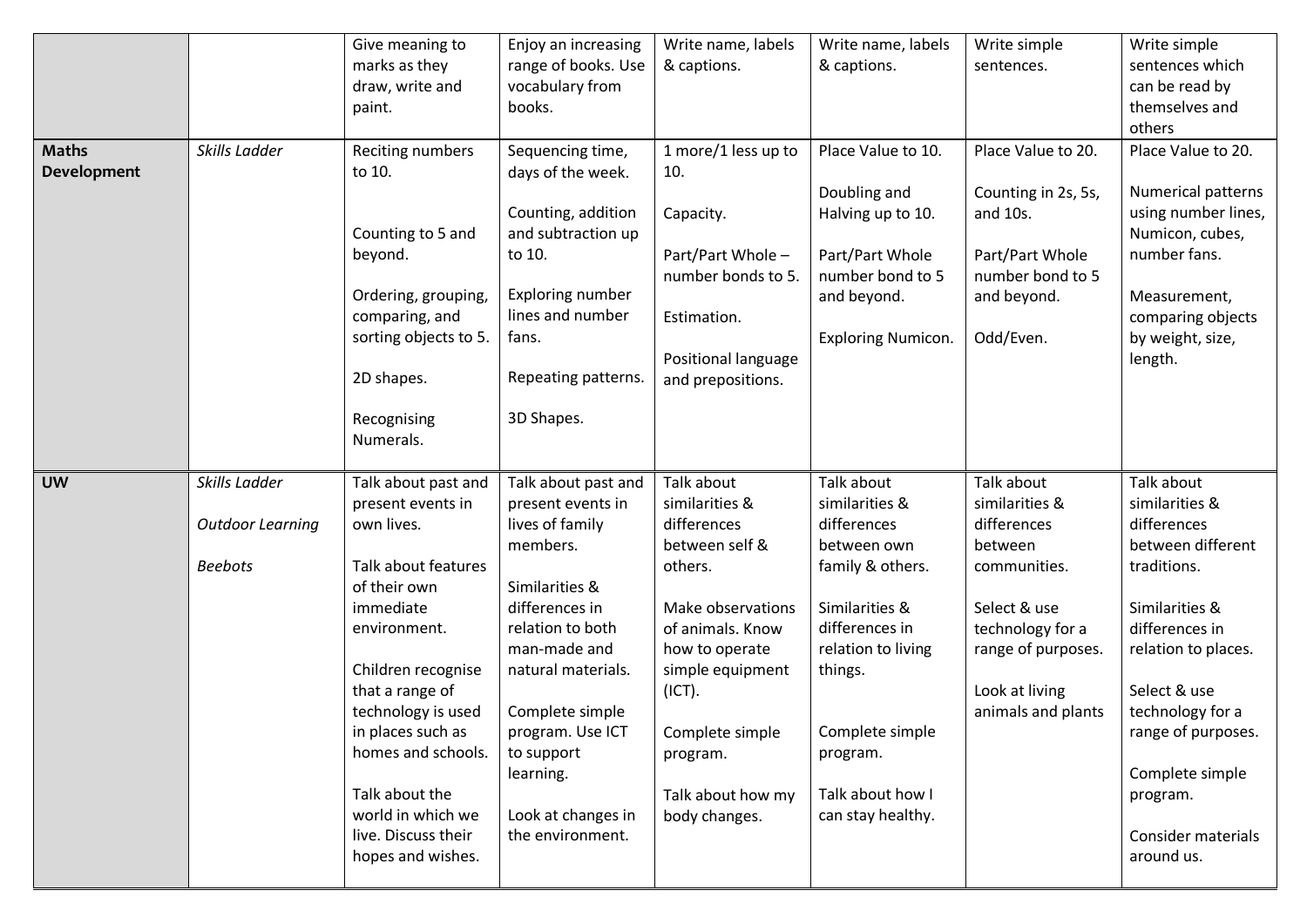| <b>EAD</b>              | Skills Ladder | Build a repertoire       | Combine media.         | Uses simple tools     | Select tools and       | Sing songs, make           | Represent their           |
|-------------------------|---------------|--------------------------|------------------------|-----------------------|------------------------|----------------------------|---------------------------|
|                         |               | of songs and             | Construct with a       | and techniques        | techniques needed      | music and dance,           | own ideas,                |
|                         | Charanga      | dances. Explore          | purpose in mind,       | competently and       | to shape, assemble     | and experiment             | thoughts and              |
|                         |               | different sounds of      | using a variety of     | appropriately.        | and join materials     | with ways of               | feelings through          |
|                         |               | instruments.             | resources. Initiate    | Select resources      | they are using. Play   | changing them.             | design and                |
|                         |               | Explore colour           | new combinations       | and adapt work        | cooperatively as       | Use what they              | technology, art,          |
|                         |               | mixing. Create           | of movement and        | where necessary.      | part of a group to     | have learnt about          | music, dance, role        |
|                         |               | textures. Simple         | gestures in order to   | Choose particular     | develop and act out    | media and                  | play and stories.         |
|                         |               | representations of       | express and            | colours to use for a  | a narrative.           | materials in               |                           |
|                         |               | events, people and       | respond to feelings,   | purpose. Introduce    |                        | original ways,             |                           |
|                         |               | objects.                 | ideas and              | a storyline or        |                        | thinking about             |                           |
|                         |               |                          | experiences.           | narrative into their  |                        | uses and purposes.         |                           |
|                         |               | Our world -              |                        | play.                 |                        |                            |                           |
|                         |               | nursery rhymes /         |                        |                       |                        |                            |                           |
|                         |               | songs.                   |                        |                       |                        |                            |                           |
| <b>Festivals &amp;</b>  |               | Harvest Festival         | Remembrance            | Chinese New Year      | Mother's Day           |                            |                           |
| <b>Celebrations</b>     |               | <b>Bonfire Night</b>     | Sunday                 | Pancake Day           | Easter                 |                            |                           |
|                         |               |                          | Children in Need       |                       |                        |                            |                           |
|                         |               |                          | Christmas              |                       |                        |                            |                           |
| <b>Power of Reading</b> | Skills ladder | <b>Here We Are</b>       | Anna Hibiscus'         | <b>Bedtime for</b>    | <b>Stanley's Stick</b> | <b>The Gigantic Turnip</b> | <b>A Great Big Cuddle</b> |
|                         |               | <b>By Oliver Jeffers</b> | <b>Song by Atinuke</b> | <b>Monsters by Ed</b> | by John Hegley         | by Aleksei Tolstoy         | by Michael Rosen          |
| (must include:          | CLPE Power of |                          | and Lauren Tobia       | <b>Vere</b>           | and Neal Layton        | and Niamh Sharke           | and Chris Riddell         |
| - CLPE text             | Reading       |                          |                        |                       |                        |                            |                           |
| - link to topic)        |               |                          |                        |                       |                        |                            |                           |
|                         |               |                          |                        |                       |                        |                            |                           |

| <b>RECEPTION Using a</b>  | <b>Autumn 1</b>          | <b>Autumn 2</b>            | <b>Spring 1</b>            | <b>Spring 2</b>        | Summer 1                   | <b>Summer 2</b>           |
|---------------------------|--------------------------|----------------------------|----------------------------|------------------------|----------------------------|---------------------------|
| <b>Power of Reading</b>   | <b>Here We Are</b>       | <b>Anna Hibiscus' Song</b> | <b>Bedtime for</b>         | <b>Stanley's Stick</b> | <b>The Gigantic Turnip</b> | <b>A Great Big Cuddle</b> |
| <b>Teaching Sequence</b>  | <b>By Oliver Jeffers</b> | by Atinuke and             | <b>Monsters by Ed Vere</b> | by John Hegley and     | by Aleksei Tolstoy         | by Michael Rosen          |
| to Create an English      |                          | <b>Lauren Tobia</b>        |                            | <b>Neal Layton</b>     | and Niamh Sharke           | and Chris Riddell         |
| <b>Curriculum</b>         |                          |                            |                            |                        |                            |                           |
| <b>Literary Form</b>      | Picture book to          | Picture book with          | Picture book with          | Picture book with      | <b>Traditional Tale</b>    | Poetry                    |
|                           | support transition       | repetitive refrain         | repetitive refrain         | poetic language        |                            |                           |
| <b>Link to Main EYFSP</b> | PSED PD C&L              | UW L EAD C&L               | EAD L C&L                  | EAD DT PD LC&L         | PD UW C&L                  | EAD PD C&L                |
| <b>Area of Learning</b>   | Belonging and            | Family Life                | Imaginary world            | Stick toys             | Healthy diet and           | Poetry, music and         |
|                           | community                |                            |                            |                        | exercise                   | dance                     |
| <b>PSED &amp; Human</b>   | Coming together as a     | What makes me              | Facing our fears           | Playing co-operatively | Being helpful              | Growing up                |
| <b>Theme</b>              | class and community      | happy                      |                            |                        |                            |                           |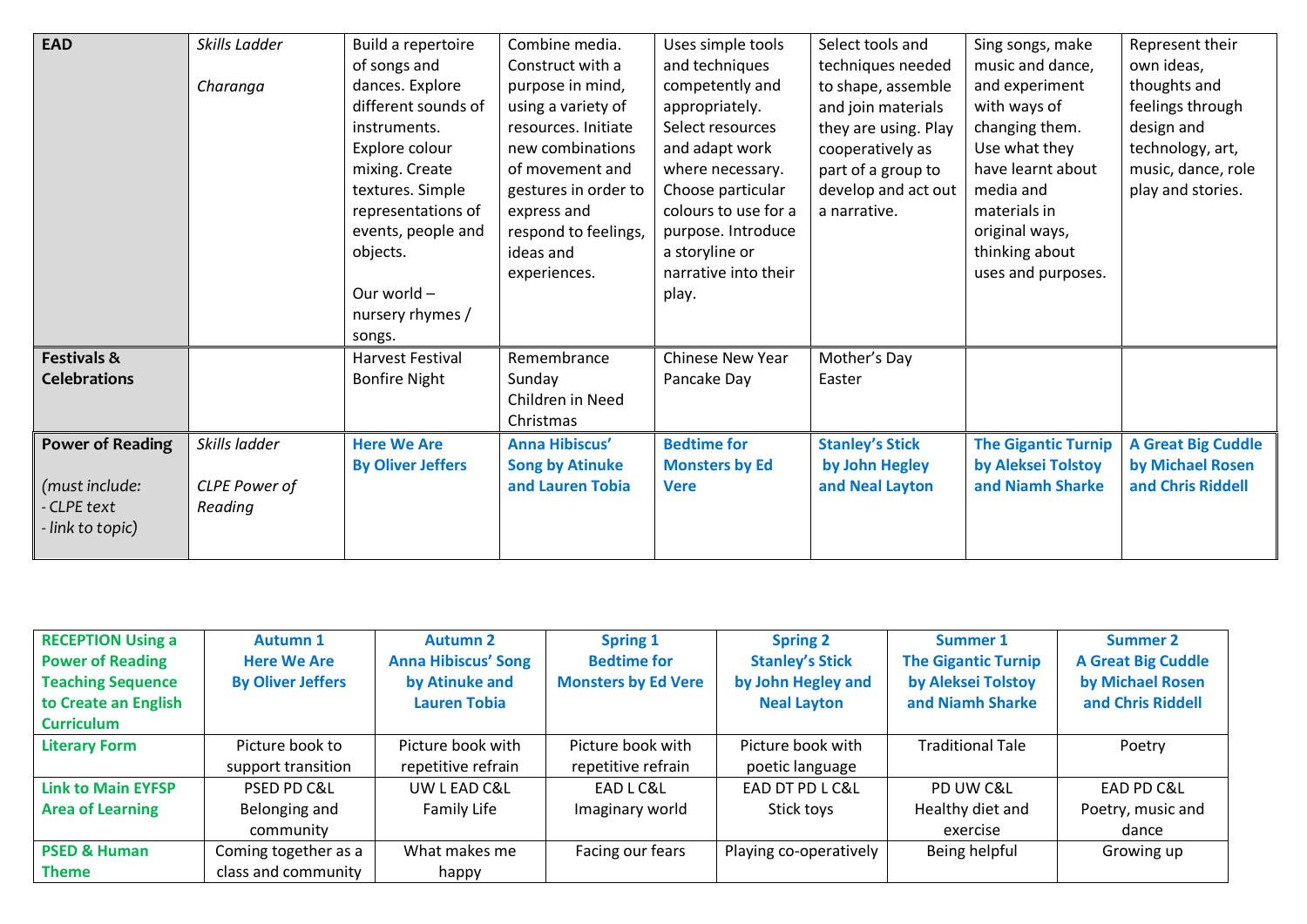| <b>Phonics and Early</b>     | Listen and learn the           | Nursery rhymes: If                                                                                | Soundscaping with            | Rhythm and rhyme        | Vocalising animal                                                                                                                                                                                                                                                                    | Rhythm, rhyme, body       |
|------------------------------|--------------------------------|---------------------------------------------------------------------------------------------------|------------------------------|-------------------------|--------------------------------------------------------------------------------------------------------------------------------------------------------------------------------------------------------------------------------------------------------------------------------------|---------------------------|
| <b>Reading: Experience,</b>  | lyrics to the song             | You're Happy and You                                                                              | instruments and              | Alliteration and        | sounds                                                                                                                                                                                                                                                                               | percussion, voice         |
| <b>Knowledge, Skills and</b> | 'What a wonderful              | Know it                                                                                           | voice sounds                 | assonance               | Drawing on repeated                                                                                                                                                                                                                                                                  | sounds                    |
| <b>Strategies</b>            | world'                         | Rhythm and rhyme                                                                                  | Teaching the Basic           | Teaching the Basic      | refrain and patterning                                                                                                                                                                                                                                                               | Word and language         |
|                              | Rhythm and rhyme               | Family songs                                                                                      | Code and Consonant           | Code in context         | to re-read                                                                                                                                                                                                                                                                           | play                      |
|                              | Introduction to                | Instrumental sounds                                                                               | clusters in context          | Consonant cluster:      | Words as tags $-$                                                                                                                                                                                                                                                                    | Matching aural            |
|                              | poems 'Out and                 | Personalised alphabet                                                                             | Developing fluency           | 'st'                    | matching text and                                                                                                                                                                                                                                                                    | patterns like rhyming     |
|                              | about'                         | frieze                                                                                            | through repetitive           | Lifting meaning         | illustration                                                                                                                                                                                                                                                                         | pairs to patterns by      |
|                              | Explore '10 things I           | Alliteration - names                                                                              | refrain                      | through performance     | Reading and following                                                                                                                                                                                                                                                                | onset and rime            |
|                              | can do to help my              | & places                                                                                          | Lifting meaning              | reading                 | simple recipe card                                                                                                                                                                                                                                                                   | Neo-language -            |
|                              | world'                         | Reading familiar                                                                                  | through performance          | Developing inference    |                                                                                                                                                                                                                                                                                      | reading pseudo            |
|                              |                                | instructions written                                                                              | reading                      | Reading illustration    |                                                                                                                                                                                                                                                                                      | words in context          |
|                              |                                | by children                                                                                       | Developing inference         | Reading own writing     |                                                                                                                                                                                                                                                                                      | Performance reading       |
|                              |                                |                                                                                                   | <b>Reading illustrations</b> |                         |                                                                                                                                                                                                                                                                                      | Reading own poetry        |
| <b>EYFS Communication</b>    |                                |                                                                                                   |                              |                         | Listening to conversations of interest; stories with increasing attention and recall; joining in with repetitive refrains; anticipates key events and                                                                                                                                |                           |
| and Language (30-50          | phrases in rhymes and stories. |                                                                                                   |                              |                         |                                                                                                                                                                                                                                                                                      |                           |
| months)                      |                                | Showing understanding of prepositions; beginning to understand 'why' and 'how' questions.         |                              |                         |                                                                                                                                                                                                                                                                                      |                           |
|                              |                                |                                                                                                   |                              |                         | to use more complex sentences to link thoughts; can retell a simple past event in correct order; using talk to connect ideas, explaining what is                                                                                                                                     |                           |
|                              |                                |                                                                                                   |                              |                         | happening and anticipates what might happen next, recalling and reliving past experiences; questioning why things happen and giving<br>explanations; using a range of tenses; using intonation, rhythm and phrasing to make the meaning clear to others; using vocabulary focused on |                           |
|                              |                                |                                                                                                   |                              |                         | objects and people that are of particular importance to them; building up vocabulary that reflects the breadth of their experiences; using talk                                                                                                                                      |                           |
|                              |                                | in pretending that objects stand for something else in play.                                      |                              |                         |                                                                                                                                                                                                                                                                                      |                           |
| <b>EYFS Communication</b>    |                                |                                                                                                   |                              |                         | Listening attentively in a range of situations; to stories, accurately anticipating key events and responding to what they hear with relevant                                                                                                                                        |                           |
| and Language (40-            |                                |                                                                                                   |                              |                         | comments, questions or actions; giving their attention to what others say and responding appropriately, while engaged in another activity.                                                                                                                                           |                           |
| 60+ months)                  |                                | Answering 'how' and 'why' questions about their experiences and in response to stories or events. |                              |                         |                                                                                                                                                                                                                                                                                      |                           |
|                              |                                |                                                                                                   |                              |                         | Expressing themselves effectively, showing awareness of listeners' needs; using past, present and future forms accurately when talking about                                                                                                                                         |                           |
|                              |                                | events that have happened or are to happen in the future                                          |                              |                         |                                                                                                                                                                                                                                                                                      |                           |
| Language                     | Statement and                  | Statement and                                                                                     | Strong narrative voice       | Poetic voice and        | Past tense pattern                                                                                                                                                                                                                                                                   | Expressive and            |
| <b>Competency:</b>           | questions                      | questions                                                                                         | addressing the reader        | language                | narrative                                                                                                                                                                                                                                                                            | figurative language       |
| through reading, talk        | Describing                     | Describing human                                                                                  | Past and present             | Present tense,          | Lists and ordinal                                                                                                                                                                                                                                                                    | Neo-language              |
| and writing                  | environment                    | characteristics                                                                                   | tense, including             | including progressive   | language                                                                                                                                                                                                                                                                             | Language and word         |
|                              | Language of empathy            | <b>Expressing emotional</b>                                                                       | progressive                  | Expanded noun           | <b>Book talk</b>                                                                                                                                                                                                                                                                     | play                      |
|                              | <b>Book Talk</b>               | states                                                                                            | Adverbial phrases            | phrases Language        |                                                                                                                                                                                                                                                                                      | Expanded noun             |
|                              |                                | Language of empathy                                                                               | Subordinate and co-          | related to size and     |                                                                                                                                                                                                                                                                                      | phrases Investigating     |
|                              |                                | Book talk                                                                                         | ordinating clauses           | comparison              |                                                                                                                                                                                                                                                                                      | spelling patterns         |
|                              |                                |                                                                                                   | Visual patterns in           | Apostrophe for          |                                                                                                                                                                                                                                                                                      | <b>Visualising Reader</b> |
|                              |                                |                                                                                                   | words                        | possession              |                                                                                                                                                                                                                                                                                      | response                  |
|                              |                                |                                                                                                   | Plural suffixes              |                         |                                                                                                                                                                                                                                                                                      |                           |
| <b>Physical</b>              | Investigate and                | Dancing, pounding                                                                                 | Re-enacting the              | Making stick toys,      | Investigate pushing                                                                                                                                                                                                                                                                  | Children might            |
| <b>Development</b>           | create using natural           | and climbing                                                                                      | monster's journey -          | sculptures and towers   | and pulling in the                                                                                                                                                                                                                                                                   | incorporate simple        |
|                              | resources                      | Demonstrating                                                                                     | moving body through          | Active play with sticks | setting.                                                                                                                                                                                                                                                                             | sequences of dance        |
|                              |                                | favourite games                                                                                   | obstacles                    | <b>Climbing trees</b>   |                                                                                                                                                                                                                                                                                      |                           |